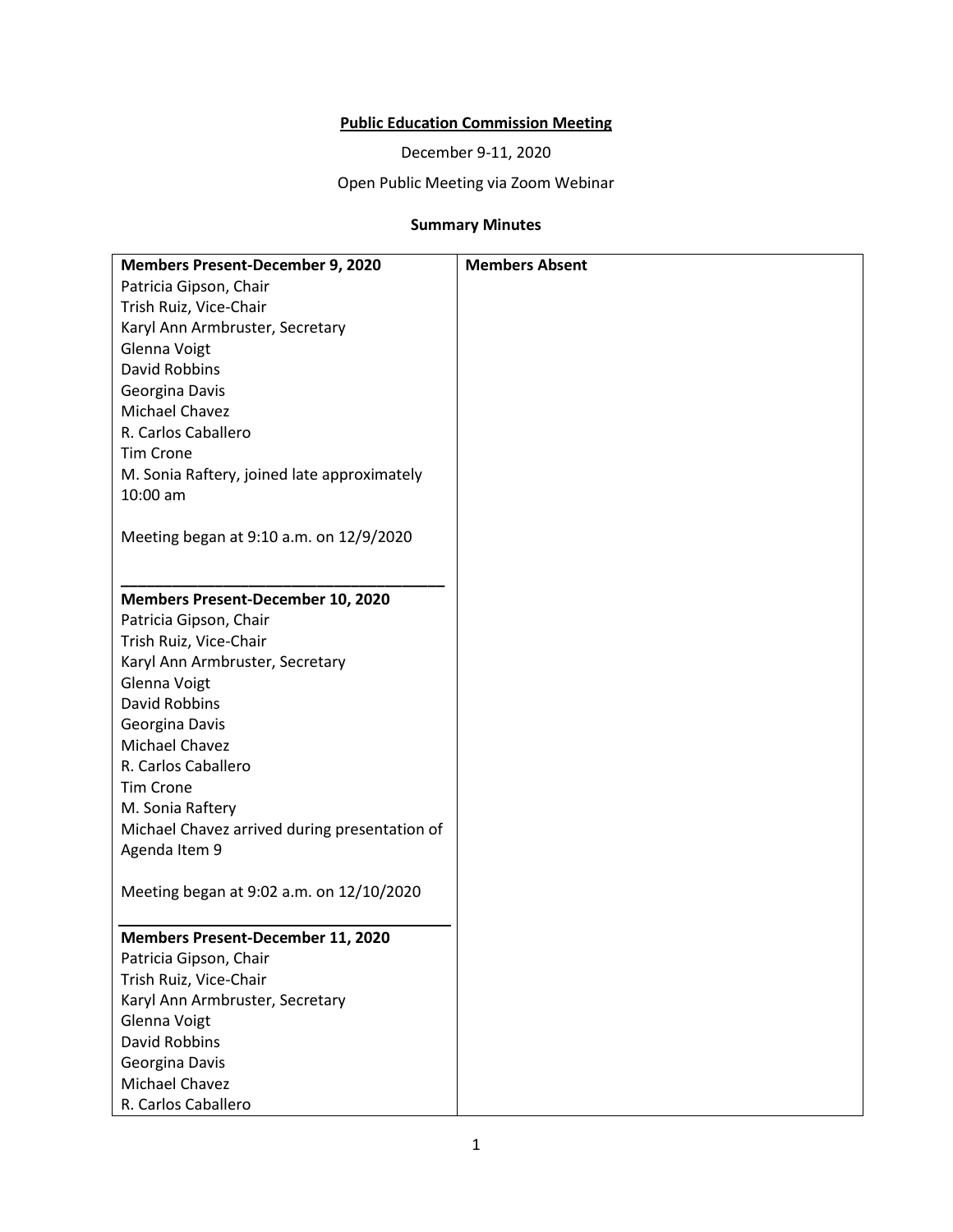| <b>Tim Crone</b> |                                                       |                                                       |
|------------------|-------------------------------------------------------|-------------------------------------------------------|
|                  | M. Sonia Raftery                                      |                                                       |
|                  | Michael Chavez                                        |                                                       |
|                  |                                                       |                                                       |
|                  | Meeting began at 9:04                                 |                                                       |
|                  | Agenda Item 1. CALLTO ORDER, ROLL CALL,               | Karyl Ann Armbruster, Secretary called the roll and   |
|                  | PLEDGE OF ALLEGIANCE & SALUTE TO NEW                  | confirmed a quorum.                                   |
|                  | <b>MEXICO FLAG</b>                                    |                                                       |
|                  | Agenda Item 2. APPROVAL OF AGENDA                     |                                                       |
|                  |                                                       | <b>MOTION</b>                                         |
|                  |                                                       | David Robbins moves to approve the agenda.            |
|                  |                                                       | Glenna Voigt seconded the motion.                     |
|                  |                                                       | Indicated all in favor                                |
|                  |                                                       | None opposed                                          |
|                  | Agenda Item 3. OPEN FORUM                             |                                                       |
|                  |                                                       | No Open Forum Comments                                |
|                  |                                                       |                                                       |
|                  | Agenda Item 4. CONSENT AGENDA                         | <b>MOTION</b>                                         |
|                  | A. Approval of PEC Minutes and Transcripts            | Carlos Caballero moved to approve the Consent Agenda. |
| 1.               | Approval of summary Minutes for                       | Georgina Davis seconded the motion.                   |
|                  | the October 22, 2020 PEC Virtual                      |                                                       |
|                  | <b>Work Session</b>                                   | <b>Motion passed 9-0</b>                              |
| 2.               | Approval of Transcripts for                           |                                                       |
|                  | October 23, 2020 PEC Virtual                          |                                                       |
|                  | Meeting                                               |                                                       |
| 3.               | Approval of Summary Minutes for                       |                                                       |
|                  | October 23, 2020 PEC Virtual                          |                                                       |
|                  | Meeting                                               |                                                       |
|                  | B. Request to Amend the Charter School                |                                                       |
|                  | Contract                                              |                                                       |
| 1.               | Governing Board Membership                            |                                                       |
|                  | Changes                                               |                                                       |
|                  | Albuquerque Collegiate<br>a.<br><b>Charter School</b> |                                                       |
|                  | Aldo Leopold Charter School<br>b.                     |                                                       |
|                  | Dził Ditł'ooí School of<br>c.                         |                                                       |
|                  | <b>Empowerment Action and</b>                         |                                                       |
|                  | Perseverance (DEAP)                                   |                                                       |
|                  | d.<br>La Tierra Montessori School of                  |                                                       |
|                  | the Arts and sciences                                 |                                                       |
|                  | Six Directions Indigenous<br>e.                       |                                                       |
|                  | School                                                |                                                       |
|                  | f.<br>Solare Collegiate Charter                       |                                                       |
|                  | School                                                |                                                       |
| 2.               | Change of Chief Procurement Officer                   |                                                       |
|                  | Altura Preparatory Charter School<br>а.               |                                                       |
|                  | Six Directions Indigenous School<br>b.                |                                                       |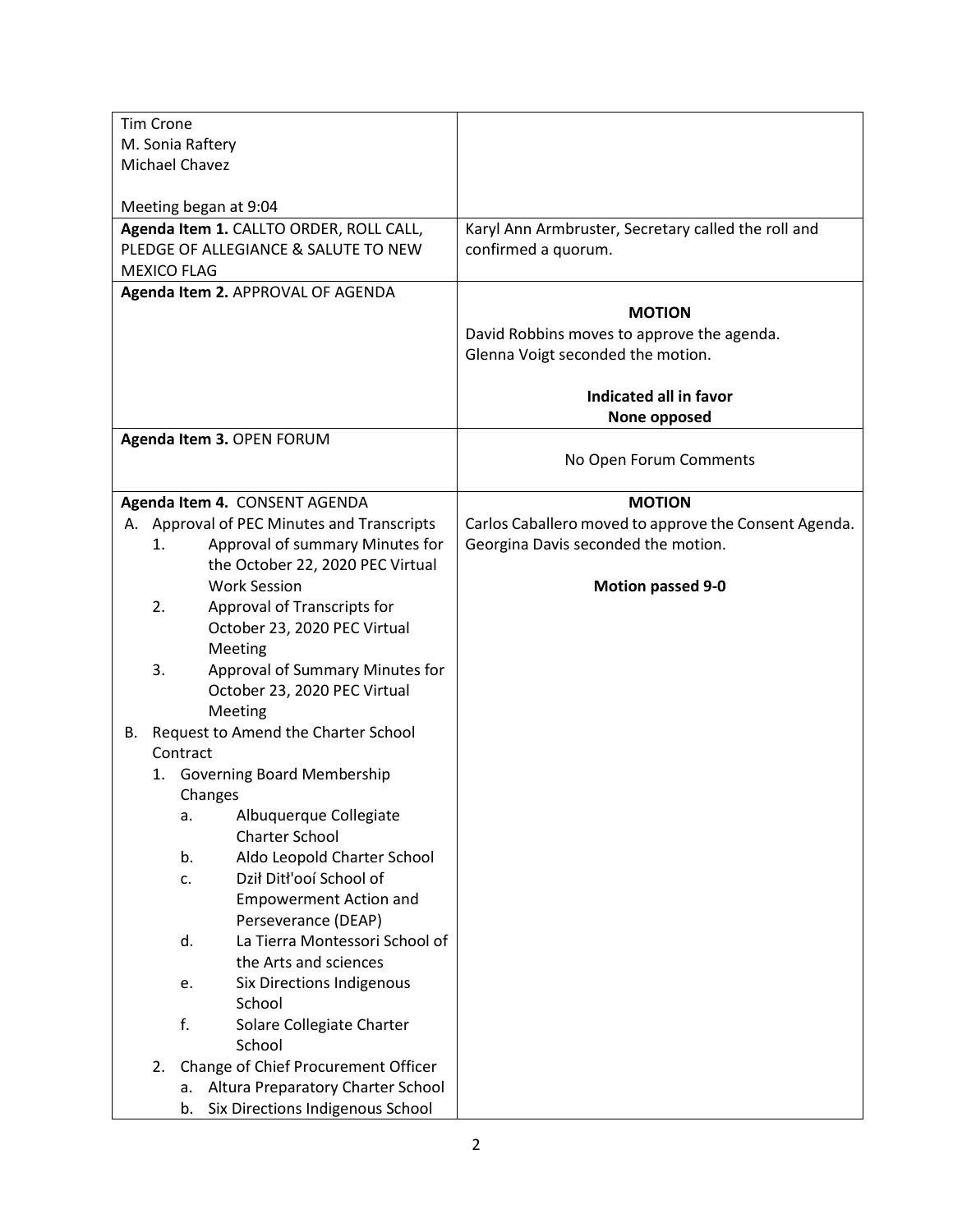|                                   | Agenda Item 5. DISCUSSION ON ADDING     |                                                            |
|-----------------------------------|-----------------------------------------|------------------------------------------------------------|
| ELIZABETH JEFFEREYS AS COUNSEL TO |                                         | Recorded comments are available in full transcript.        |
|                                   | SUBSITUTE FOR MARK CHAIKEN              |                                                            |
|                                   | Agenda Item 6. DISCUSSION AND ACTION ON |                                                            |
|                                   | CHARTER SCHOOL RENEWAL APPLICATIONS     |                                                            |
|                                   |                                         | <b>MOTION</b>                                              |
|                                   | WEDNESDAY, December 9, 2020             | Patricia Gipson made the following motion:                 |
|                                   |                                         | I am going to move that the Public Education               |
| А.                                | The GREAT Academy (Albuquerque)         | Commission enter into a Closed Session, pursuant to        |
|                                   | 1. Public Education Department          | NMSA Section 10-15-1(H)(1). The subject to be discussed    |
|                                   | Evaluation                              | pertains to issuance of The GREAT Academy charter          |
|                                   | 2. School Comments (15 minutes)         | license renewal.                                           |
|                                   | 3. Optional Presentation on Equity      | David Robbins seconded the motion.                         |
|                                   | and Identity within the culture of      | <b>Motion passed 9-0</b>                                   |
|                                   |                                         |                                                            |
|                                   | the School (15 minutes)                 | (Sonia Raftery had stepped away)                           |
|                                   | 4. Public Comment (8 minutes)           |                                                            |
|                                   | 5. PEC Questions                        |                                                            |
|                                   | 6. Closed Session pursuant to NMSA      | <b>MOTION</b>                                              |
|                                   | 1978 § 10-15-1(H)(1) pertaining to      | Patricia Gipson made the following motion:                 |
|                                   | issuance of The GREAT Academy           | I move that the Public Education Commission end Closed     |
|                                   | charter license renewal                 | Session. The matters in the closed meeting were limited    |
|                                   | 7. Vote on Renewal                      | only to those specified in the motion for closure, and no  |
|                                   |                                         |                                                            |
|                                   |                                         | vote was taken during the Closed Session.                  |
|                                   |                                         | Georgina Davis seconded the motion.                        |
|                                   |                                         |                                                            |
|                                   |                                         | <b>Motion passed 10-0</b>                                  |
|                                   |                                         | <b>MOTION</b>                                              |
|                                   |                                         |                                                            |
|                                   |                                         | David Robbins made the following motion:                   |
|                                   |                                         | I move that the PEC not renew the charter for The GREAT    |
|                                   |                                         | Academy as it has failed to meet or make substantial       |
|                                   |                                         | progress toward achievement of the Department's            |
|                                   |                                         | Standards of Excellent, or student performance             |
|                                   |                                         | standards as identified in the charter contract, and as    |
|                                   |                                         | demonstrated by their reports to the CSD and presented     |
|                                   |                                         | in their packet to us. And it has failed to meet Generally |
|                                   |                                         | Accepted Standards of Fiscal Management as supported       |
|                                   |                                         | by their close financial audits for '17, '18, and '19.     |
|                                   |                                         | Georgina Davis Seconded the motion.                        |
|                                   |                                         | <b>Motion passed 10-0</b>                                  |
|                                   |                                         |                                                            |
|                                   |                                         |                                                            |
|                                   |                                         |                                                            |
|                                   |                                         |                                                            |
|                                   |                                         |                                                            |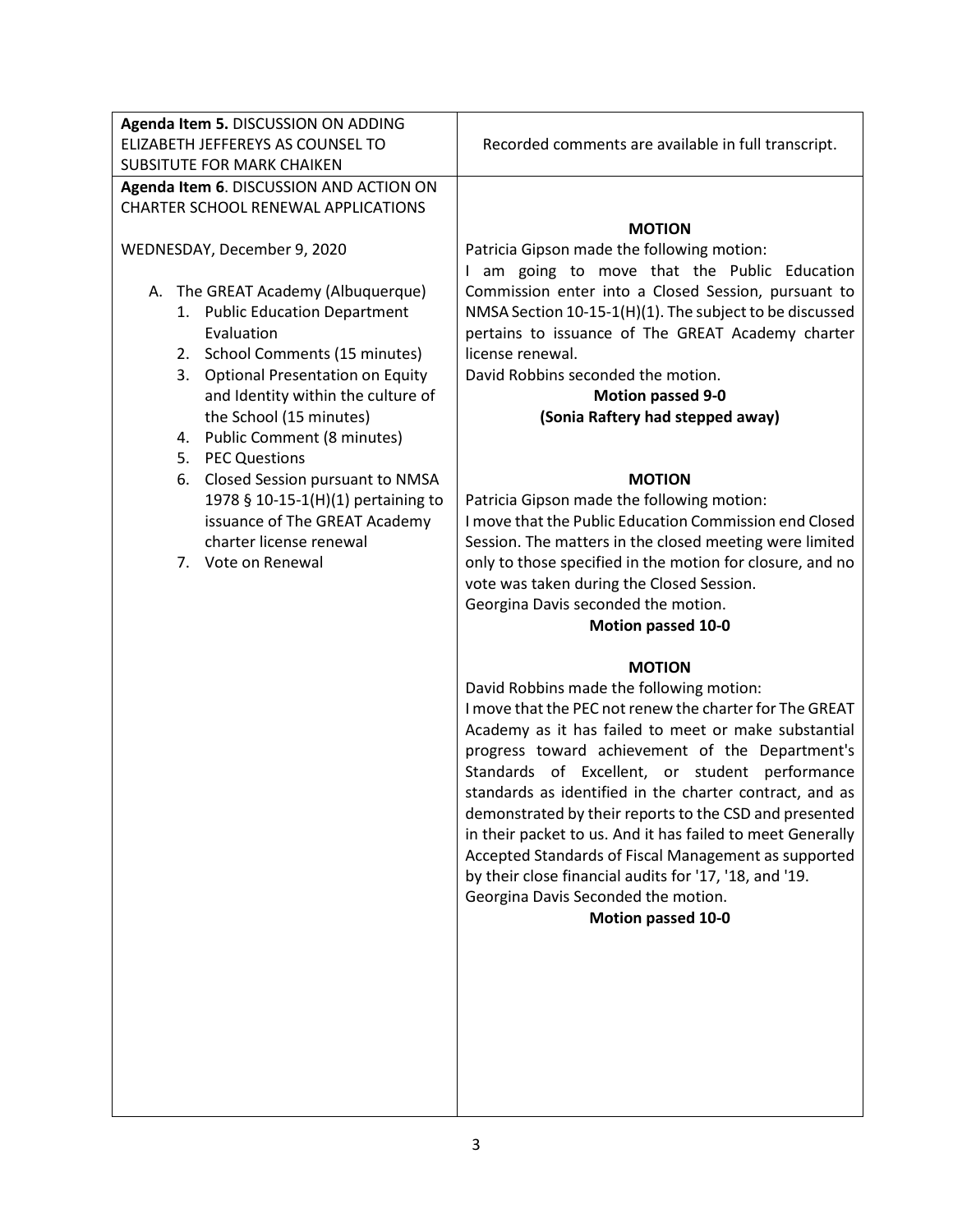| В.                          | Roots and Wings Community School           | <b>MOTION</b>                                          |
|-----------------------------|--------------------------------------------|--------------------------------------------------------|
| (Questa)                    |                                            | Patricia Gipson made the following motion:             |
|                             | 1. Public Education Department             | I move that the Public Education Commission enter into |
|                             | Evaluation                                 | a Closed Session, pursuant to NMSA Section 10-15-      |
|                             | 2. School Comments (15 minutes)            | 1(H)(1). The subject to be discussed pertains to the   |
| 3.                          | <b>Optional Presentation on Equity</b>     | issuance of Roots & Wings Community School's charter   |
|                             | and Identity within the culture of         | license renewal.                                       |
|                             | the School (15 minutes)                    | David Robbins seconded the motion.                     |
|                             | 4. Public Comment (8 minutes)              | <b>Motion passed 9-0</b>                               |
|                             | 5. PEC Questions                           | (Sonia Raftery unable to mute to vote)                 |
| 6.                          | Closed Session pursuant to                 |                                                        |
|                             | NMSA 1978 § 10-15-1(H)(1)                  | <b>MOTION</b>                                          |
|                             | pertaining to issuance of Roots            | Patricia Gipson made the following motion:             |
|                             | and Wings Community School                 | So I'm going to move that the Public Education         |
|                             | charter license renewal                    | Commission end Closed Session. The matters discussed   |
|                             | 7. Vote on Renewal                         | in the closed meeting were limited to only those       |
|                             |                                            | specified in the motion for closure, and no vote was   |
|                             |                                            | taken during the Closed Session.                       |
|                             |                                            | Trish Ruiz seconded the motion.                        |
|                             |                                            | <b>Motion passed 8-0</b>                               |
|                             |                                            |                                                        |
|                             |                                            | (Sonia Raftery and Georgina Davis had not yet signed   |
|                             |                                            | back into open session.)                               |
|                             |                                            |                                                        |
|                             |                                            | Sonia Raftery and Georgia Davis returned prior to      |
|                             |                                            |                                                        |
|                             |                                            | proceeding.                                            |
|                             |                                            |                                                        |
|                             |                                            | <b>MOTION</b>                                          |
|                             |                                            | Tim Crone made the following motion:                   |
|                             |                                            | I move to approve the renewal of the charter for Roots |
|                             |                                            | & Wings Charter School beginning July 1st, 2021, until |
|                             |                                            | June 30th, 2026.                                       |
|                             |                                            | David Robbins seconded the motion.                     |
|                             |                                            | <b>Motion passed 10-0</b>                              |
|                             | Proceedings in recess at 6:00 p.m.         |                                                        |
|                             |                                            |                                                        |
| Thursday, December 10, 2020 |                                            |                                                        |
|                             | Proceedings resumed at 9:02 a.m.           |                                                        |
|                             |                                            |                                                        |
|                             | Agenda Item 9. DISCUSSION AND POSSIBLE     |                                                        |
|                             | <b>ACTION ON THE PERKINS ANNUAL REPORT</b> | Recorded comments are available in full transcript     |
|                             | SUBMISSION DUE DECEMBER 31, 2020           |                                                        |
|                             |                                            |                                                        |
|                             |                                            |                                                        |
|                             |                                            |                                                        |
|                             |                                            |                                                        |
|                             |                                            |                                                        |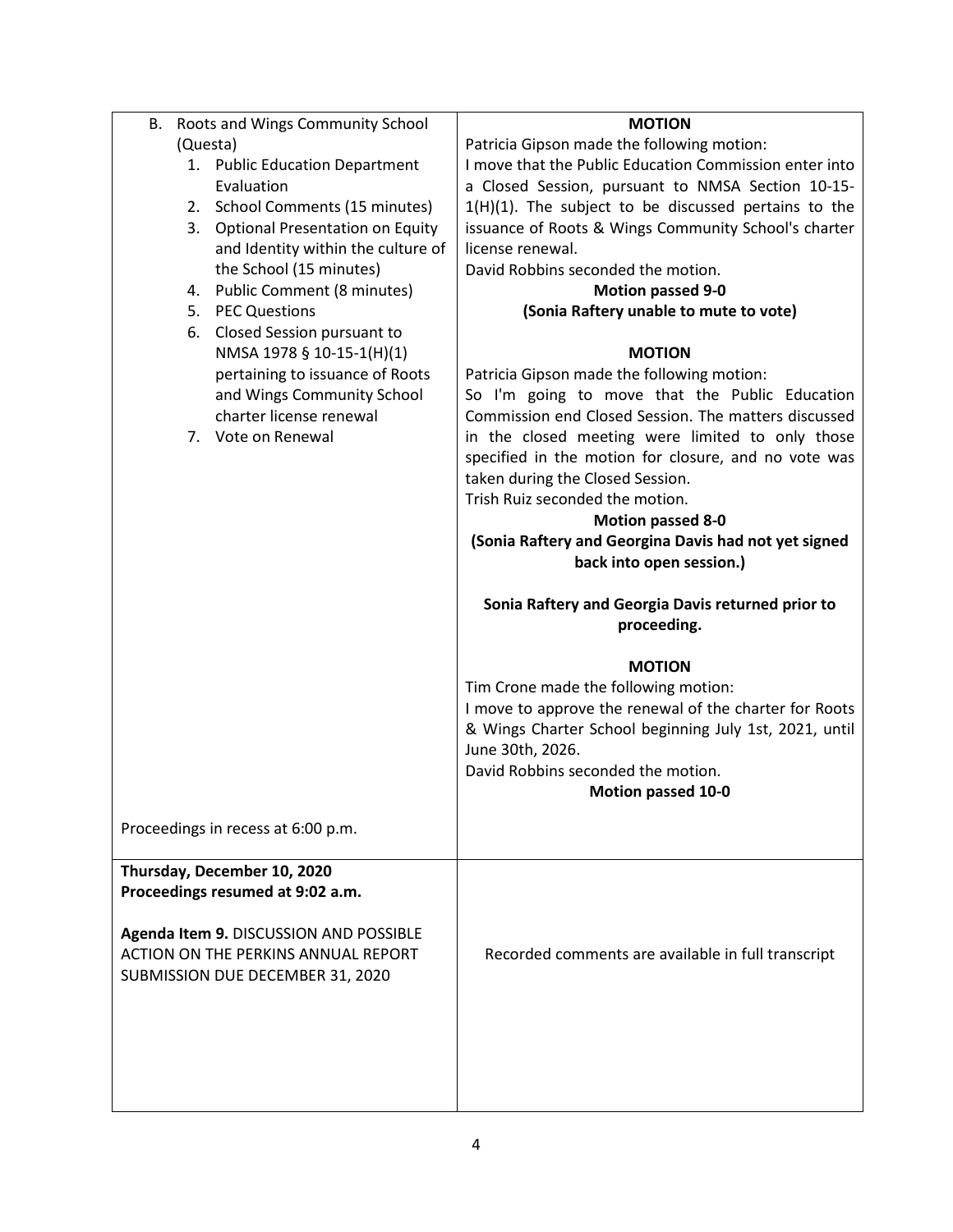**Agenda Item 6 (Continuation)**. DISCUSSION AND ACTION ON CHARTER SCHOOL RENEWAL APPLICATIONS

- A. North Valley Academy (Albuquerque)
	- 1. Public Education Department Evaluation
	- 2. School Comments (15 minutes)
	- 3. Optional Presentation on Equity and Identity within the culture of the School (15 minutes)
	- 4. Public Comment (8 minutes)
	- 5. PEC Questions
	- 6. Closed Session pursuant to NMSA 1978 § 10-15-1(H)(1) pertaining to issuance of North Valley Academy charter license renewal
	- 7. Vote on Renewal

## **MOTION**

Patricia Gipson made the following motion:

So I am going to move that the Public Education Commission enter into a Closed Session, pursuant to NMSA Section 10-15-1 (H)(1). The subject to be discussed pertains to issuance of North Valley Academy charter license renewal.

Glenna Voigt seconded the motion.

# **Motion passed 9-0 (Georgina Davis stepped away)**

#### **MOTION**

Patricia Gipson made the following motion:

So I move that the Public Education Commission end Closed Session. The matters discussed in the closed meeting were limited only to those specified in the motion for closure, and no vote was taken during the Closed Session.

Trish Ruiz seconded the motion.

#### **Motion passed 10-0**

#### **MOTION**

Glenna Voigt made the following motion:

I would like to move that the Public Education Commission renew the charter for North Valley Academy for a five-year term, effective July 1st, 2021, through June 30th, 2026.

David Robbins seconded the motion.

#### **Motion passed 10-0**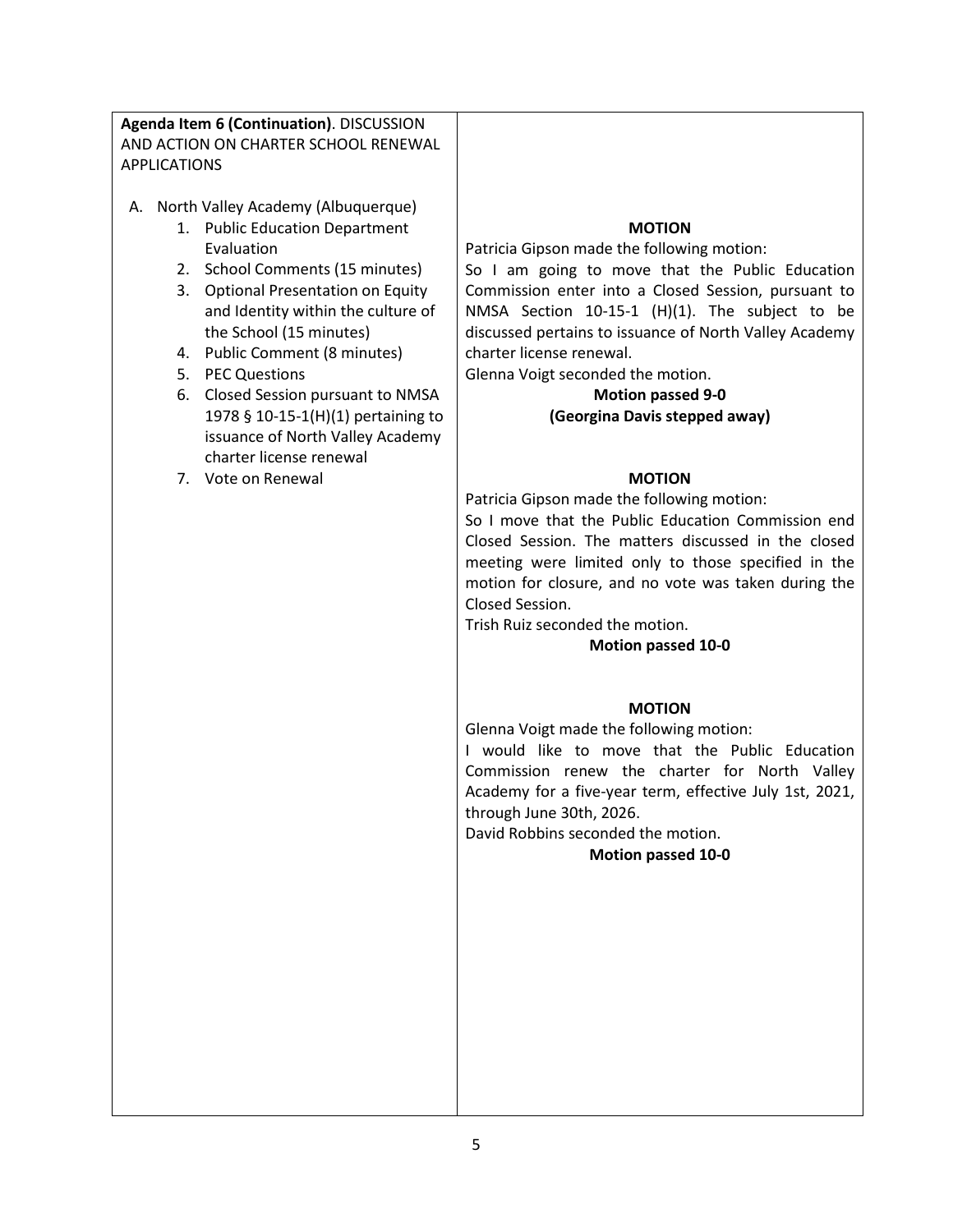- B. Red River Valley Charter (Red River)
	- 1. Public Education Department Evaluation
	- 2. School Comments (15 minutes)
	- 3. Optional Presentation on Equity and Identity within the culture of the School (15 minutes)
	- 4. Public Comment (8 minutes)
	- 5. PEC Questions
	- 6. Closed Session pursuant to NMSA 1978 § 10-15-1(H)(1) pertaining to issuance of Red River Valley Charter license renewal
	- 7. Vote on Renewal

### **MOTION**

Patricia Gipson made the following motion:

So I move that the Public Education Commission enter into a Closed Session pursuant to NMSA Section 10-15-  $1(H)(1)$ . The subject to be discussed pertains to the issuance of a charter license renewal for Red River Valley Charter School.

Trish Ruiz seconded the motion.

# **Motion passed 9-0 (Georgina Davis has left the meeting for the day)**

### **MOTION**

Patricia Gipson made the following motion:

So I move that the Public Education Commission end Closed Session. The matters discussed in the closed meeting were limited to only those specified in the motion for closure, and no vote was taken during the Closed Session.

Trish Ruiz seconded the motion.

# **Motion passed 8-0**

**(Tim Crone was not yet singed back into the meeting during vote.)**

**Commissioner Crone is now present in the meeting.**

#### **MOTION**

Tim Crone made the following motion:

I move that the New Mexico Public Education Commission renew the charter of the Red River Valley Charter School, beginning July 1st, 2021, and ending June 30th, 2026, for a five-year renewal.

Carlos Caballero seconded the motion.

#### **Motion passed 9-0**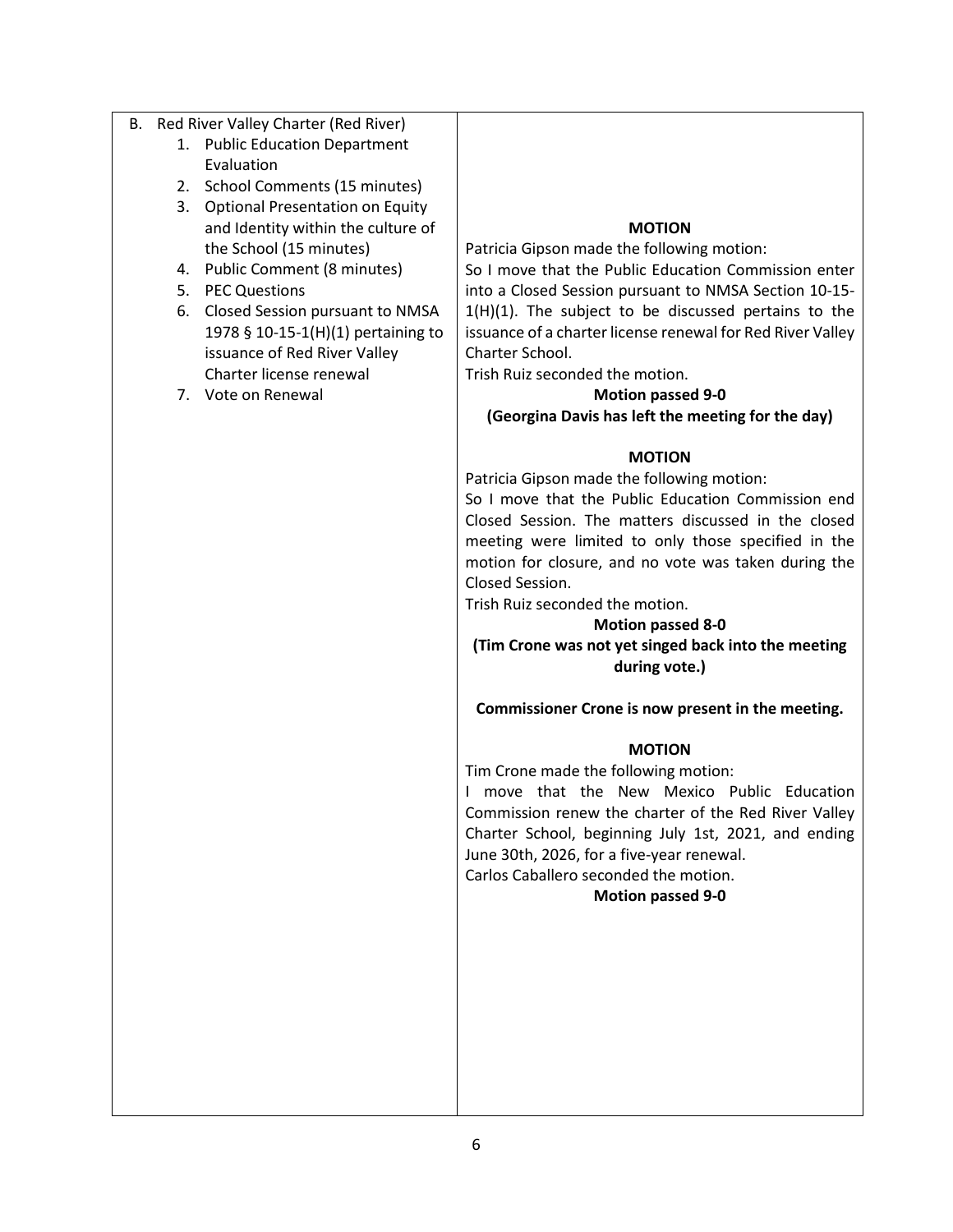| Six Directions Indigenous School (Gallup)<br>C. |                                                            |
|-------------------------------------------------|------------------------------------------------------------|
| 1. Public Education Department                  |                                                            |
| Evaluation                                      | <b>MOTION</b>                                              |
| School Comments (15 minutes)<br>2.              | Patricia Gipson made the following motion:                 |
| 3. Optional Presentation on Equity              | So I am going to move -- I should have this memorized. I   |
| and Identity within the culture of              | am going to move that the Public Education Commission      |
| the School (15 minutes)                         | enter into a Closed Session pursuant to NMSA Section       |
| <b>Public Comment (8 minutes)</b><br>4.         | 10-15-1(H)(1). The subject to be discussed pertains to     |
| <b>PEC Questions</b><br>5.                      | the issuance of a charter license renewal for Six          |
| <b>Closed Session pursuant to NMSA</b><br>6.    | Directions Indigenous School.                              |
| 1978 § 10-15-1(H)(1) pertaining to              | Trish Ruiz seconded the motion.                            |
| issuance of Six Directions                      | <b>Motion passed 9-0</b>                                   |
| Indigenous School charter license               |                                                            |
| renewal                                         |                                                            |
| 7. Vote on Renewal                              |                                                            |
|                                                 | <b>MOTION</b>                                              |
|                                                 | Patricia Gipson made the following motion:                 |
|                                                 | I am going to move that the Public Education               |
|                                                 | Commission end Closed Session. The matters discussed       |
|                                                 | in the closed meeting were limited only to those           |
|                                                 | specified in the motion for closure, and no vote was       |
|                                                 | taken during the Closed Session.                           |
|                                                 | Glenna Voigt seconded the motion.                          |
|                                                 | <b>Motion passed 9-0</b>                                   |
|                                                 |                                                            |
|                                                 |                                                            |
|                                                 | <b>MOTION</b>                                              |
|                                                 | Glenna Voigt made the following motion:                    |
|                                                 | I would like to move that the Public Education             |
|                                                 | Commission renew the charter for Six Directions            |
|                                                 | Indigenous School for a five-year term, beginning July 1,  |
|                                                 | 2021, and ending on June $30th$ , 2026.                    |
|                                                 | Carlos Caballero seconded the motion.                      |
| Proceedings in recess at 5:45 pm                | <b>Motion passed 9-0</b>                                   |
|                                                 |                                                            |
| FRIDAY, December 11, 2020                       | <b>MOTION</b>                                              |
|                                                 | The following Motion was made by chair Patricia Gipson:    |
| Proceedings resumed 9:04 am                     | Before we begin the regular order of business, I'm going   |
|                                                 | to ask and propose a motion to make some changes in        |
|                                                 | the agenda, because I don't feel that we're going to have  |
|                                                 | an opportunity to get to a couple of items that are on the |
|                                                 | agenda. And I hate to see schools waiting all day and we   |
|                                                 | aren't able to give them the time needed to hear their     |
|                                                 | information. And, in one case, we're not going to have     |
|                                                 | all the information that we need until January, anyway;    |
|                                                 | so I think it would be difficult for us to make a complete |
|                                                 | decision. So, at this point in time, I am going to move    |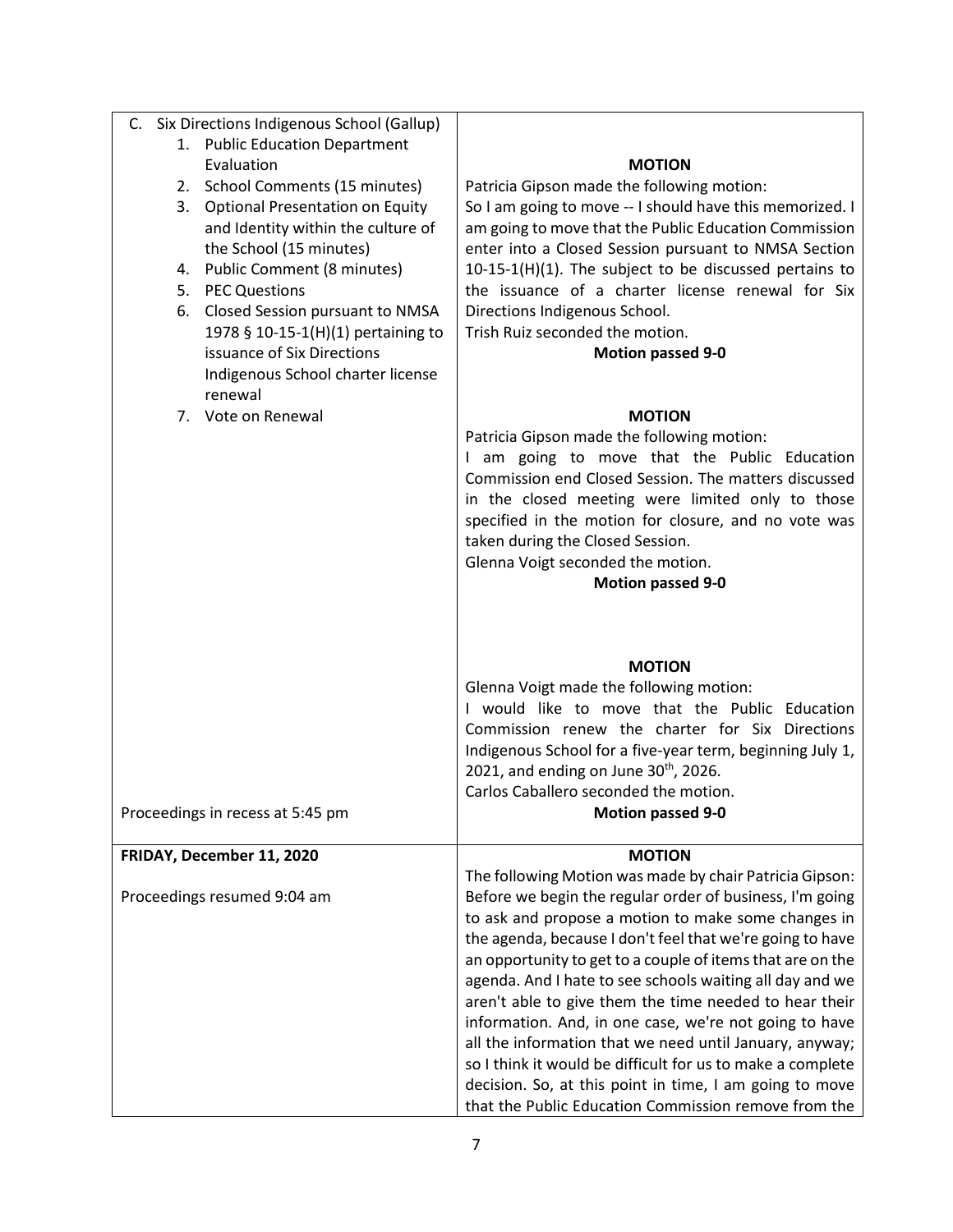|                                                                                                                                                                                                                                                                                                                                                                                                                                                                                                                                                                        | agenda the following items: Item No. 7C, the Special<br>Education Corrective Action Plan, ACES Technical<br>Charter School; and D, the Status Update on PEC<br>Corrective Action Plans for 21st Century Public Academy<br>and Monte del Sol Charter School.<br>Motion Seconded by Voigt.<br>Motion passed 10-0                                                                                                                                                                                                                                                                                                                                                                                                                                                                                                                                                                                                                                                                                                                                                                                                                               |
|------------------------------------------------------------------------------------------------------------------------------------------------------------------------------------------------------------------------------------------------------------------------------------------------------------------------------------------------------------------------------------------------------------------------------------------------------------------------------------------------------------------------------------------------------------------------|----------------------------------------------------------------------------------------------------------------------------------------------------------------------------------------------------------------------------------------------------------------------------------------------------------------------------------------------------------------------------------------------------------------------------------------------------------------------------------------------------------------------------------------------------------------------------------------------------------------------------------------------------------------------------------------------------------------------------------------------------------------------------------------------------------------------------------------------------------------------------------------------------------------------------------------------------------------------------------------------------------------------------------------------------------------------------------------------------------------------------------------------|
| Agenda Item 6 (Continuation). DISCUSSION<br>AND ACTION ON CHARTER SCHOOL RENEWAL<br><b>APPLICATIONS</b><br>A. Taos International School (Taos)<br>1. Public Education Department<br>Evaluation<br>2. School Comments (15 minutes)<br>3.<br>Optional Presentation on Equity and<br>Identity within the culture of the<br>School (15 minutes)<br>4. Public Comment (8 minutes)<br>5. PEC Questions<br>6. Closed Session pursuant to NMSA<br>1978 § 10-15-1(H)(1) pertaining to<br>issuance of Taos International School<br>charter license renewal<br>7. Vote on Renewal | <b>MOTION</b><br>Patricia Gipson made the following motion:<br>If there's no other questions, I am going to move that the<br>Public Education Commission enter into a Closed<br>Session, pursuant to NMSA Section 10-15-1(H)(1). The<br>subject to be discussed pertains to issuance of a charter<br>license renewal for Taos International School.<br>Trish Ruiz seconded the motion.<br><b>Motion passed 10-0</b><br><b>MOTION</b><br>Patricia Gipson made the following motion:<br>So I move that the Public Education Commission end<br>Closed Session. The matters discussed in the closed<br>meeting were limited only to those specified in the<br>motion for closure, and no vote was taken during the<br>Closed Session.<br>Glenna Voigt seconded the motion.<br><b>Motion passed 10-0</b><br><b>MOTION</b><br>Tim Crone made the following motion:<br>I move that the New Mexico Public Education<br>Commission renew the charter of Taos International<br>School for a period of five years, beginning July 1st, 2021,<br>and extending to June 30th, 2026.<br>Carlos Caballero seconded the motion.<br><b>Motion passed 10-0</b> |
|                                                                                                                                                                                                                                                                                                                                                                                                                                                                                                                                                                        |                                                                                                                                                                                                                                                                                                                                                                                                                                                                                                                                                                                                                                                                                                                                                                                                                                                                                                                                                                                                                                                                                                                                              |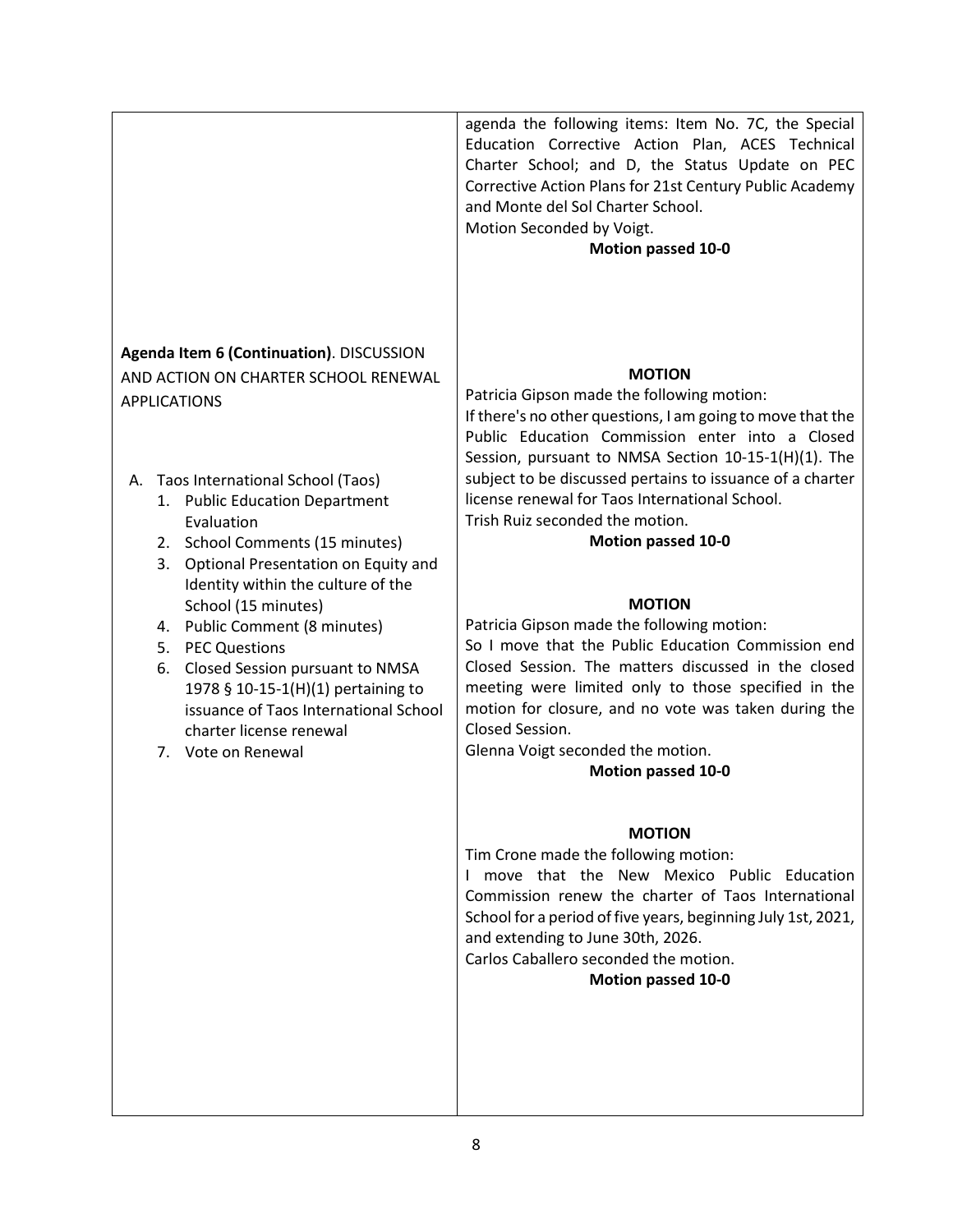- B. J. Paul Taylor Academy (Las Cruces)
	- 1. Public Education Department Evaluation
	- 2. School Comments (15 minutes)
	- 3. Optional Presentation on Equity and Identity within the culture of the School (15 minutes)
	- 4. Public Comment (8 minutes)
	- 5. PEC Questions
	- 6. Closed Session pursuant to NMSA 1978 § 10-15-1(H)(1) pertaining to issuance of J. Paul Taylor Academy charter license renewal
	- 7. Vote on Renewal

#### **MOTION**

Patricia Gipson made the following motion:

So, if there are no other questions, I'm going to move that the Public Education Commission enter into a Closed Session, pursuant to NMSA Section 10-15-  $1(H)(1)$ . The subject to be discussed pertains to the issuance of a charter license renewal for J. Paul Taylor Academy.

Trish Ruiz seconded the motion.

### **Motion passed 10-0**

### **MOTION**

Patricia Gipson made the following motion: I move that the Public Education Commission end Closed Session. The matters discussed in the closed meeting were limited to only those specified in the motion, and no vote was taken during the closed session. Glenna Voigt seconded the motion.

### **Motion passed 10-0**

# **MOTION**

Patricia Gipson made the following motion: So I move that the Public Education Commission renew the charter of J. Paul Taylor Academy for a five-year term, beginning July 1st, 2021, and ending June 30th, 2026.

Sonia Raftery seconded the motion.

**Motion passed 9-0 (Michael Chavez abstained from the vote)**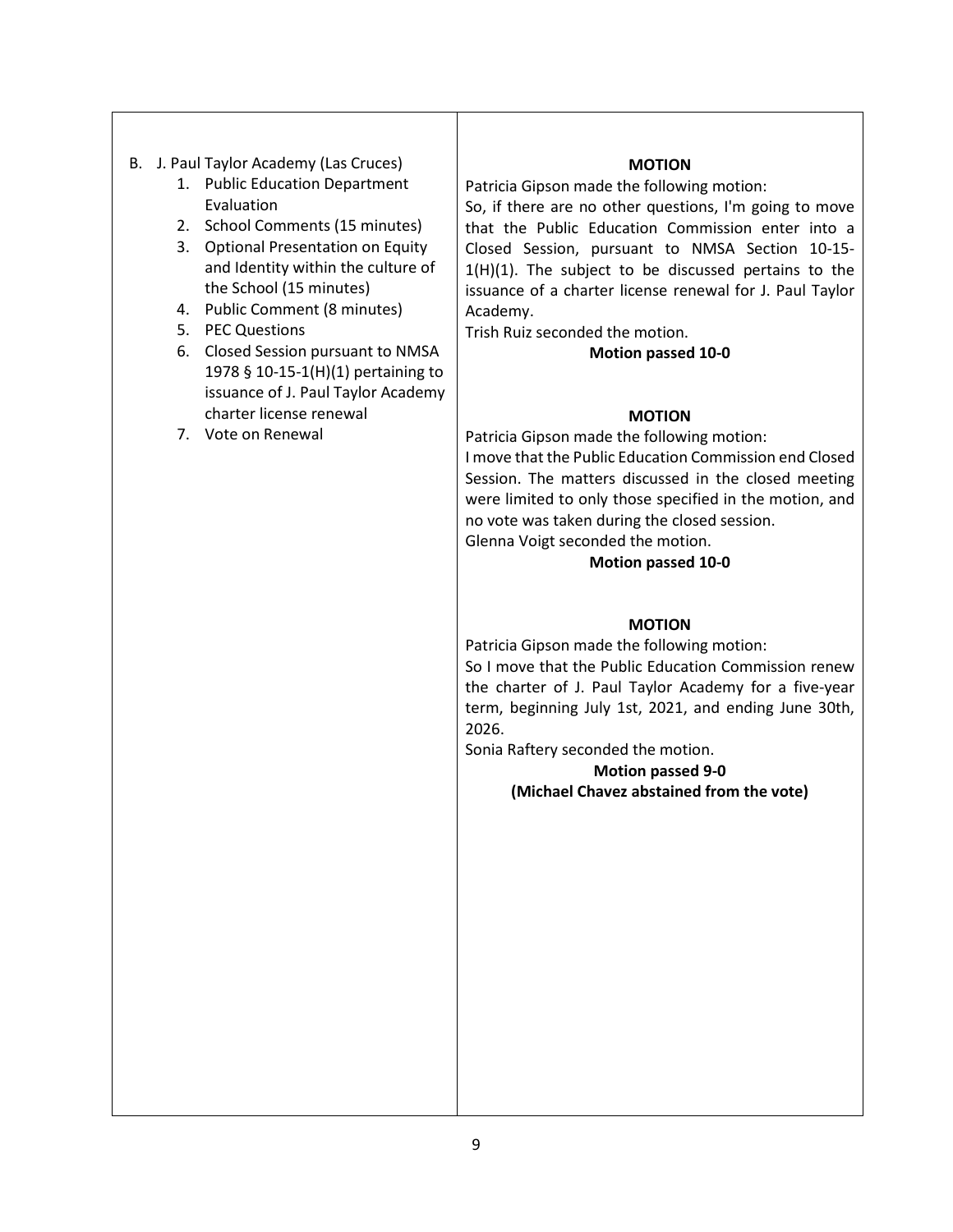| La Academia Dolores Huerta<br>C.<br>1. Public Education Department<br>Evaluation<br>2. School Comments (15 minutes)<br>3. Optional Presentation on Equity and<br>Identity within the culture of the<br>School (15 minutes)<br>Public Comment (8 minutes)<br>4.<br><b>PEC Questions</b><br>5.<br><b>Closed Session pursuant to NMSA</b><br>6.<br>1978 § 10-15-1(H)(1) pertaining to<br>issuance of La Academia Dolores<br>Huerta charter license renewal<br>7. Vote on Renewal | <b>MOTION</b><br>Patricia Gipson made the following motion:<br>I move that the Public Education Commission enter into<br>a Closed Session, pursuant to NMSA Section 10-15-<br>1(H)(1). The subject to be discussed pertains to issuance<br>of a charter license renewal of La Academia Dolores<br>Huerta.<br>Trish Ruiz seconded the motion.<br><b>Motion passed 10-0</b><br><b>MOTION</b><br>Patricia Gipson made the following motion:<br>So I move that the Public Education Commission end<br>Closed Session. The matters discussed in the closed<br>meeting were limited only to those specified in the<br>motion for closure, and no vote was taken during the<br>Closed Session.<br>David Robbins seconded the motion.<br><b>Motion passed 10-0</b><br><b>MOTION</b><br>So I move that the Public Education Commission renew<br>the charter -- the charter for La Academia Dolores<br>Huerta for a period of five years, beginning July 1st,<br>2021, ending June 30th, 2026, with the condition, due to<br>the ongoing audit findings and risk of fiscal insolvency,<br>that the -- the school submit to the PEC their budget at<br>the same time they submit their budget to PED. The<br>Public Education Commission will review and approve<br>the budget -- hold on -- by June 1st. If the PEC does not<br>approve the budget, the charter will not be renewed.<br>Georgina Davis seconded the motion.<br><b>Motion passed 10-0</b> |
|-------------------------------------------------------------------------------------------------------------------------------------------------------------------------------------------------------------------------------------------------------------------------------------------------------------------------------------------------------------------------------------------------------------------------------------------------------------------------------|------------------------------------------------------------------------------------------------------------------------------------------------------------------------------------------------------------------------------------------------------------------------------------------------------------------------------------------------------------------------------------------------------------------------------------------------------------------------------------------------------------------------------------------------------------------------------------------------------------------------------------------------------------------------------------------------------------------------------------------------------------------------------------------------------------------------------------------------------------------------------------------------------------------------------------------------------------------------------------------------------------------------------------------------------------------------------------------------------------------------------------------------------------------------------------------------------------------------------------------------------------------------------------------------------------------------------------------------------------------------------------------------------------------------------------------------|
| Agenda Item 7. REPORT FROM OPTIONS FOR<br>PARENTS & THE CHARTER SCHOOL DIVISION-<br><b>DISCUSSION AND POSSIBLE ACTIONS</b><br><b>Charter School Division Updates</b><br>А.<br>Resolved Letter of Concern and<br>В.<br>Restoring to Good Standing - Dził<br>Ditł'ooí School of Empowerment<br>Action and Perseverance (DEAP)                                                                                                                                                   | <b>MOTION</b><br>Patricia Gipson made the following motion:<br>So I am going to make a motion that the Public Education<br>Commission restore DEAP -- and Cindy will put the full<br>name into the -- into the record -- (Dzil Ditl'ooí School of<br>Empowerment Action and Perseverance) -- restore<br>DEAP to good standing.                                                                                                                                                                                                                                                                                                                                                                                                                                                                                                                                                                                                                                                                                                                                                                                                                                                                                                                                                                                                                                                                                                                 |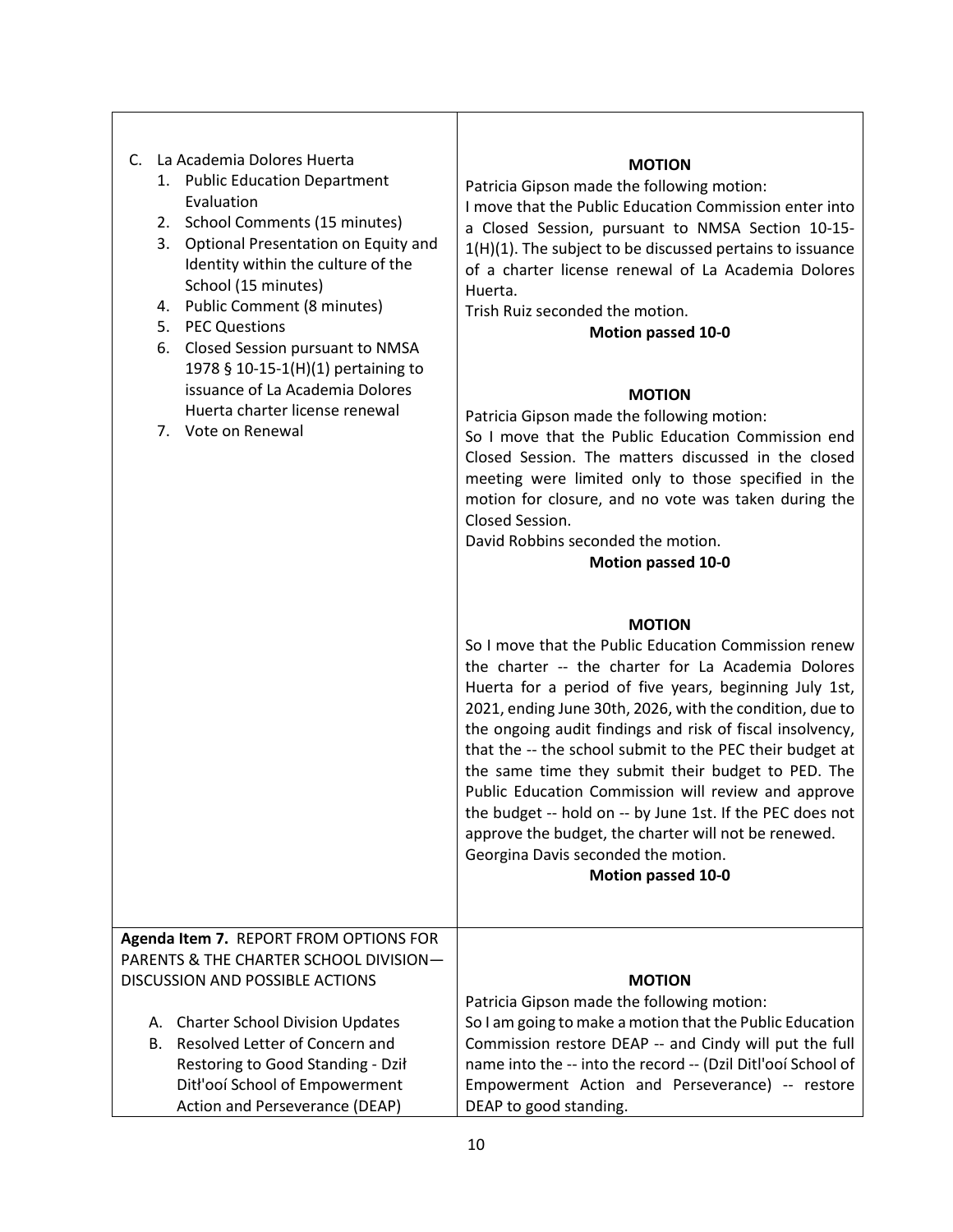| C. Special Education Corrective Action                             | Georgina Davis seconded the motion.                                                  |
|--------------------------------------------------------------------|--------------------------------------------------------------------------------------|
| Plan - ACES Technical Charter School                               | <b>Motion passed 9-0</b>                                                             |
| D. Special Education Corrective Action                             | (Michael Chavez was having internet difficulties at the                              |
| <b>Plans</b>                                                       | time of the vote.)                                                                   |
| $\frac{1}{2}$ 21 <sup>st</sup> Century Public Academy              |                                                                                      |
| ii. Monte del Sol Charter School                                   |                                                                                      |
| E. Highlights and appreciations                                    |                                                                                      |
| Agenda Item 8. DISCUSSION AND POSSIBLE                             | <b>MOTION</b>                                                                        |
| ACTION ON THE 2021 PEC MEETING                                     | Georgina Davis made the following motion:                                            |
| CALENDAR                                                           | I move that we approved the calendar for 2021.                                       |
|                                                                    | David Robbins seconded the motion.                                                   |
|                                                                    | <b>Motion passed 9-0</b>                                                             |
|                                                                    | (Michael Chavez was having internet difficulties at the                              |
|                                                                    | time of the vote.)                                                                   |
|                                                                    |                                                                                      |
| Agenda Item 10. DISCUSSION AND POSSIBLE                            |                                                                                      |
| <b>ACTION ON LEGISLATIVE PRIORITIES</b>                            | Recorded comments are available in full transcript.                                  |
|                                                                    |                                                                                      |
| Agenda Item 11. REPORT FROM THE CHAIR                              |                                                                                      |
| A. Updated from Charter School Advisory                            | Recorded comments are available in full transcript.                                  |
| Council                                                            |                                                                                      |
|                                                                    | Recorded comments are available in full transcript.                                  |
| Agenda Item 12. PEC COMMENTS<br>Agenda Item 13. EXECUTIVE SESSION: | <b>MOTION</b>                                                                        |
| Subject To Attorney-Client Privilege Pertaining                    | Patricia Gipson made the following motion:                                           |
| To Threatened Or Pending Litigation In Which                       | So, at this point, I'm going to move that the Public                                 |
| The Public Body Is Or May Become A                                 | Education Commission enter into a Closed Session,                                    |
| Participant, specifically PEC budget                               | pursuant to NMSA Section 10-15-1(H)(7). The subject to                               |
| submission.                                                        | discussed is attorney-client-privileged<br>issues<br>be                              |
|                                                                    | pertaining to threatened or pending litigation in which                              |
|                                                                    | the public body is or may become a participant,                                      |
|                                                                    | specifically, Open Meetings Act NMSA Chapter 10,                                     |
|                                                                    |                                                                                      |
|                                                                    | Article 15, specifically PEC Budget Submission.<br>Glenna Voigt seconded the motion. |
|                                                                    | <b>Motion passed 10-0</b>                                                            |
|                                                                    |                                                                                      |
|                                                                    | <b>MOTION</b>                                                                        |
|                                                                    | Patricia Gipson made the following motion:                                           |
|                                                                    | So now that everyone is back, I will move that the PEC                               |
|                                                                    | end Closed Session. The matters discussed in the closed                              |
|                                                                    | meeting were limited only to those specified in the                                  |
|                                                                    | motion for closure, and no vote was taken during the                                 |
|                                                                    |                                                                                      |
|                                                                    | Closed Session.                                                                      |
|                                                                    | Trish Ruiz seconded the motion.<br><b>Motion passed 7-0</b>                          |